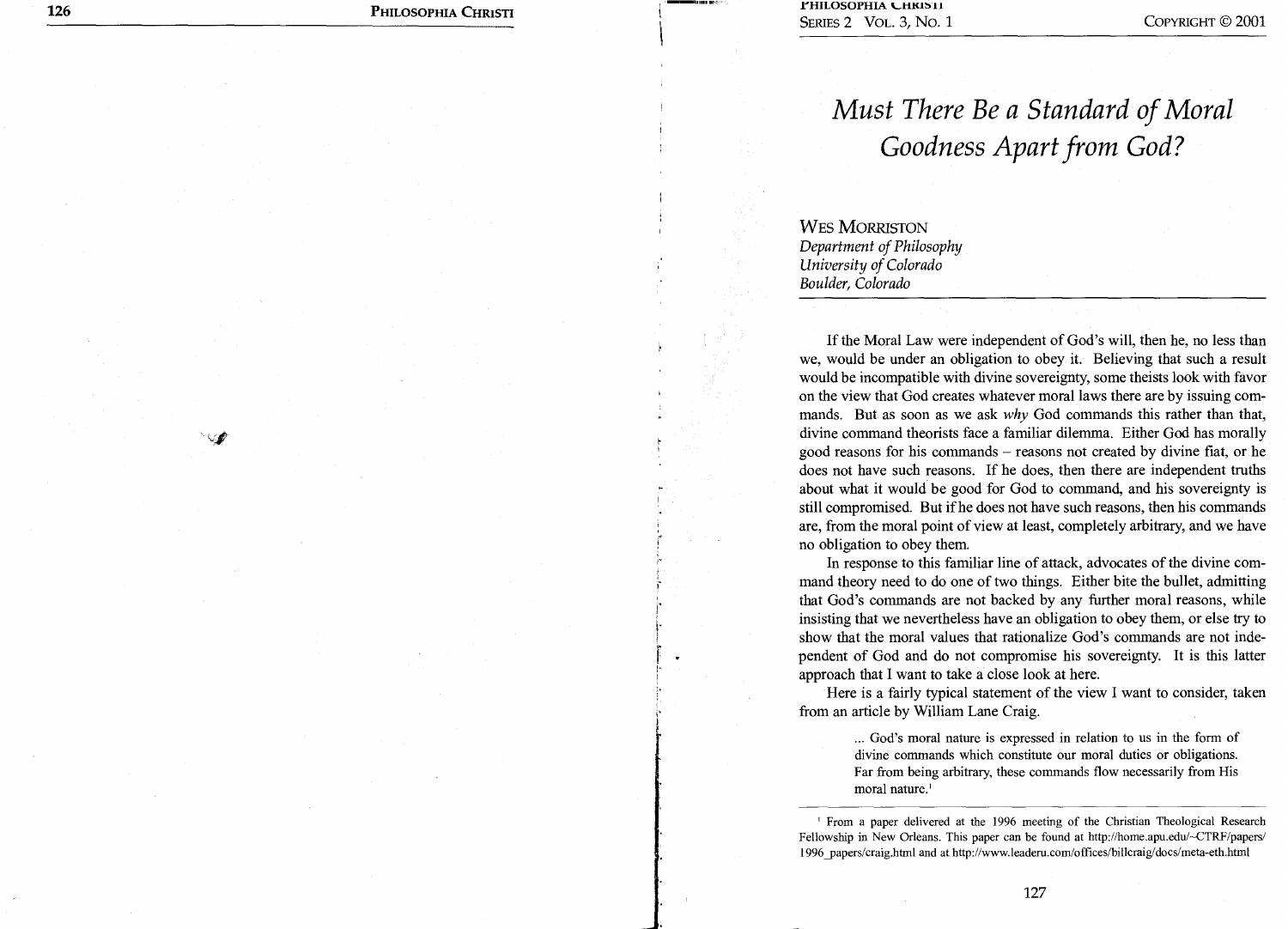As I understand it, the proposal goes something like this. God is not under the moral law — he is the supreme source of all moral requirements, and moral obligation is constituted entirely by God's commands. These commands are not arbitrary, however, because they are rooted — not in some reality independent of God — but in his own perfect moral nature.

It might seem that this merely puts off the problem of divine sovereignty. Must there not be some independent standard of moral goodness by which God's nature is correctly judged to be good? Craig's answer is that God's moral nature is itself the ultimate standard of moral goodness.

> God's moral nature is what Plato called the "Good." He is the locus and source of moral value. He is by nature loving, generous, just, faithful, kind, and so forth.'

If we ask what makes it so that love, generosity, justice, faithfulness, and kindness are good, Craig's answer would appear to be that these qualities are good because they are united in God's nature. There is no standard of goodness apart from God. God's moral nature — his character, as we might say — plays the role of the "Good" in Plato's *Republic.* It, and nothing else, is the true Ultimate.

In his paper, "Some Suggestions for Divine Command Theorists," William P. Alston develops a somewhat similar suggestion about the relation between God's commands and God's goodness — recommending it to divine command theorists as a possible solution to the arbitrariness problem.'

> So far from being arbitrary, God's commands are an expression of his perfect goodness. Since He is perfectly good by nature, it is impossible that God should command us to act in ways that are not for the best.'

And in response to the objection that this presupposes a standard of goodness independent of God, Alston writes:

> ... we can think of God Himself, the individual being, as the supreme standard of goodness. . . Goodness supervenes on every feature of God, not because some general principles are true but just because they are features of God.'

' William P. Alston, *Divine Nature and Human Language* (Ithaca, NY and London: Cornell Univ. Press, 1989), 253-73. Page references are to this volume. Reprinted from Michael D. Beatty, ed., *Christian Theism and the Problems of Philosophy* (Notre Dame, IN and London: University of Notre Dame Press, 1990), 303-26. It should be noted that Alston does not himself endorse a divine command theory of morality. Rather, he defends this view as the best approach for someone who is-so committed.

Ibid., 266.

5 Ibid., 268-9.

There is one significant difference between Alston's formulation of this solution and Craig's. In Craig's formulation, "God's moral nature" is said to be the ultimate standard of moral goodness. In Alston's, it is God himself who is so identified.

The importance of the distinction becomes apparent when we consider what it is for God (or anyone) to have a nature. One fairly standard account is this. A person's nature is that set of properties which she possesses in every possible world in which she exists. To say that God is "by nature loving, generous, just, faithful, kind" is to say that he possesses these properties in every world in which he exists. In the special case of God, that is generally thought to be every possible world.

If, then, we identify the ultimate standard of moral goodness (not moral obligation) with God's moral nature, it seems that we are identifying it with a set of *properties —* and it is these properties, not God or God's existence, that are doing the real work in our theory of value. It is of course wonderful that there is a supreme being who possesses all these wonderful properties. But it is hard to see why they would have been any less wonderful or any less suited to the task of grounding moral value if there had never been a being who possessed all of them.

We could put the problem in the form of a *Euthyphro-like* dilemma. Is God good because he has these properties? Or are they good because God has them? If we take the former view, then *God* is not the ultimate standard of goodness. His properties are. Even if, *per impossible,* God did not exist, there would still be the (same) standard of goodness — viz., that complex of properties which together constitute God's moral nature. Anything having that set of properties would be morally good – whether or not God existed.<sup>6</sup>

This is too close for comfort to the result that the divine command theory was supposed to help us avoid. God may command us not to kill, steal, covet, and so on, because God is good. But God is good only because he satisfies requirements of goodness that do not depend on the existence, much less on the will, of God. He is good only because he has the properties on which goodness supervenes.

I mention one solution to this problem only to put it to one side. Those who accept the doctrine of divine simplicity can pass unscathed between the horns of this dilemma. If God is God's nature, the problem disappears. Since God's nature is not something over and above God, there can be no

6 I here assume a Platonist view of properties, according to which the properties that make up God's nature would *exist* even if they were not *instantiated.* Many theists would, of course, insist that the complex of properties making up God's nature is *necessarily* instantiated. They may be right, but I do not think this affects the view that I am defending  $-$  viz., that it is the properties themselves — rather than their instances, if any — that constitute the ultimate standard of moral goodness.

<sup>&</sup>lt;sup>2</sup> Ibid.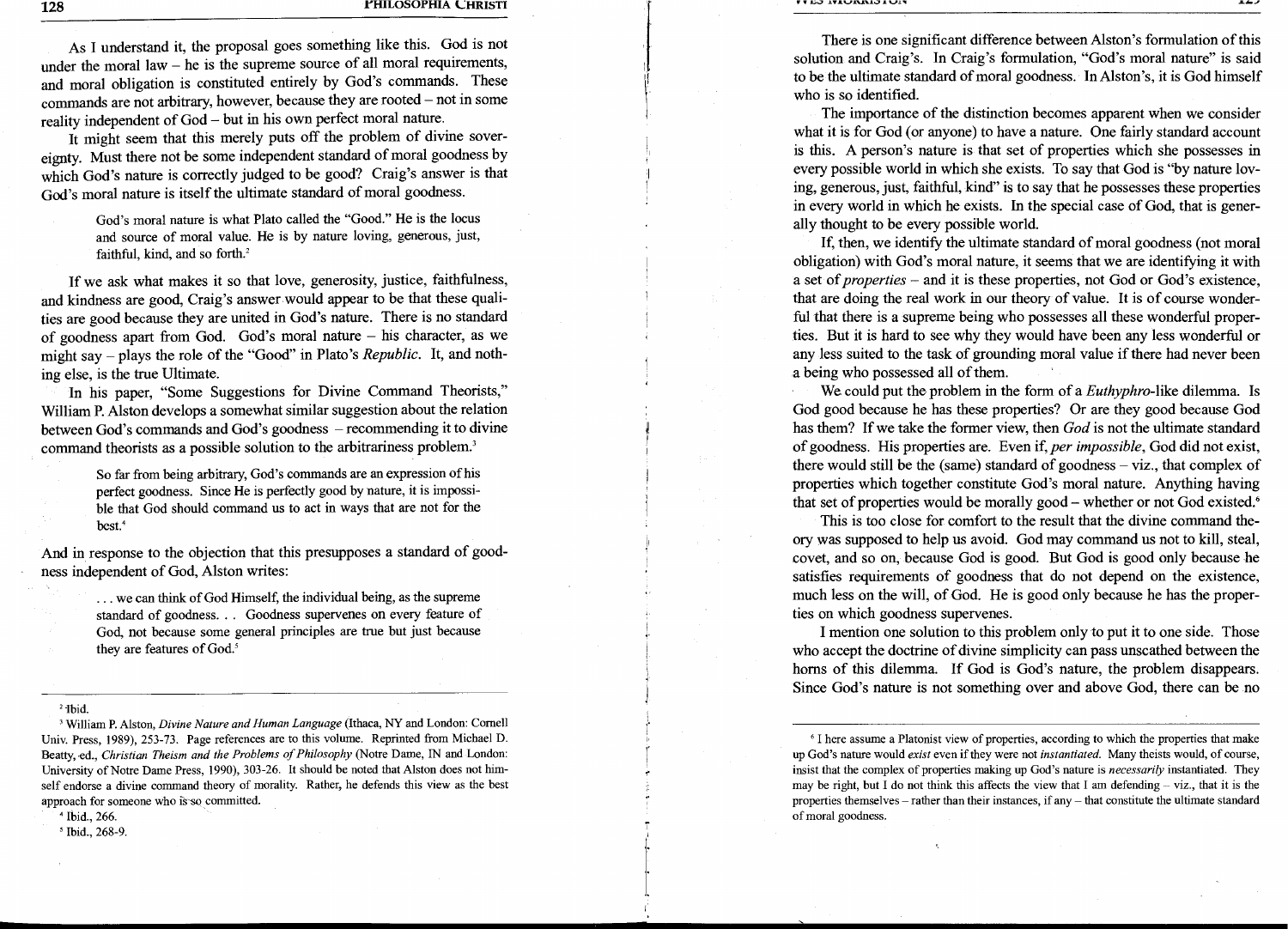question of its providing a standard of moral goodness apart from God.' But for the rest of us — those of us who cannot see how God could be his nature or how his nature could be simple — things are not so easy. We must choose between the horns of our Euthyphro-like dilemma and make the best of it.

This brings us back to Alston's suggestion. It tries to make the best of the second horn of our dilemma, insisting that God's good-making characteristics are good only because they are characteristics of God. "Goodness," Alston says, "supervenes on every feature of God, not because some general principles are true but just because they are features of God."

Alston defends this idea by suggesting that there are two kinds of predicates — "Platonic" predicates and "particularistic" ones. The former are properly analyzed in terms of necessary and sufficient conditions for possessing a certain property, the latter in terms of similarity to an individual paradigm. As an example of a Platonic predicate, consider the property of being a triangle. Classifying something as a triangle isn't a matter of comparing it with any other triangle. It is simply a matter of determining whether it has all the characteristics something must have in order to be a triangle. If it is a closed, three-sided, three-angled, plane figure, then it is a triangle. If not, not. As a helpful example of a particularistic predicate, Alston suggests that we consider the property of being a meter in length. Judging that some object is a meter long is (we are to suppose) a matter of saying that it has the same length as the standard meter bar kept in Paris.' In an analogous way, we can say that  $\frac{1}{2}$  person is morally good to the degree that she is like God. That would make God supremely good (what could be more like God than God himself?), but his goodness would not depend on his satisfying any standard other than God himself. In this way, Alston thinks, the sovereignty intuition that divine command theorists want to preserve can be satisfied.

Alston does not, of course, mean to suggest that being good is simply a matter of being, to some degree and in some respect or other, "like God." A wicked ruler is like God in that he is a ruler, but he is not morally good because he is unlike God with respect to his desires and choices. Just as a stick must be equal to the standard meter bar *in length* in order to be a meter long, so a person must be like God *in moral character* in order to be morally good.

Alston's theory thus tries to walk a very narrow line between saying that the ultimate standard of moral goodness is God's moral nature (understood

Actually, things quite are a bit more complicated than that. A "meter" was originally said to be 1/10,000,000 of the quadrant of the Earth's circumference running from the North Pole through Paris to the equator. Later on, it was identified with the distance between two lines on a standard bar of 90 percent platinum and 10 percent iridium. On the most recent definition, a meter is the distance traveled by light in a vacuum in 1/299,792,458 of a second.

as a set of Platonic properties), and saying that the ultimate standard of goodness is God *qua* bare particular. It is God *qua* loving and generous and just and faithful, who is said to be the ultimate standard of moral goodness.

But why does it have to be *God* who plays this role? Why should moral goodness supervene on *God's* character? What can it mean to say that love is good "just because" *God* is maximally loving? Why should it make any difference if someone else were maximally loving instead?

Alston thinks such objections beg the question against the "particularist" view he is defending.

> ... this objection amounts to no more than an expression of Platonist predilections. One may as well ask: "How can it be an answer to the question 'Why is this table a meter long?' to cite its coincidence with the standard meter stick?" There just are some properties that work that way.'

The standard meter bar is an unfortunate example. It *is* completely arbitrary which stick of a certain length we use as our standard for "being a meter long." And whichever stick we choose, that stick is replaceable. But Alston does not want to say that God is replaceable, or that it is similarly arbitrary whether God is deemed to be the ultimate standard of moral goodness. In this respect, he says, the case of God is different from that of the standard meter bar.

> To be sure, it is arbitrary what particular stick was chosen to serve as the standard, while I am not thinking that it is arbitrary whether God or someone else is "chosen" as the supreme standard of goodness. That is a way in which the analogy is not perfect. The example was used because of the respect in which there is an analogy, viz., the role of the individual standard in truth conditions for applications of the term.'

There are two claims here: (i) that God and the standard meter bar play similar roles in the truth conditions for the application of the predicates in question; and (ii) that the case of God is different from that of the standard meter in that it is not arbitrary whether God is our standard of moral goodness. Let's take the second claim first.

*Why* isn't it arbitrary whether God (or someone else) is the standard of moral goodness? Why is the case of God different in this respect? The obvious answer would be to say that whereas there are lots of sticks of the same length to choose from, there are no other persons with the same perfect moral character to choose from. In this respect, God is absolutely unique. There is one and only one person who is *maximally* loving, kind, just, and so on, and God is that person.

'Ibid., 270-71.

<sup>10</sup> Ibid., 269 n15.

<sup>&#</sup>x27; Eleanore Stump and Norman Kretzmann make this point in their essay, "Absoute Simplicity," *Faith and Philosophy* 2 (October 1985), 392-420.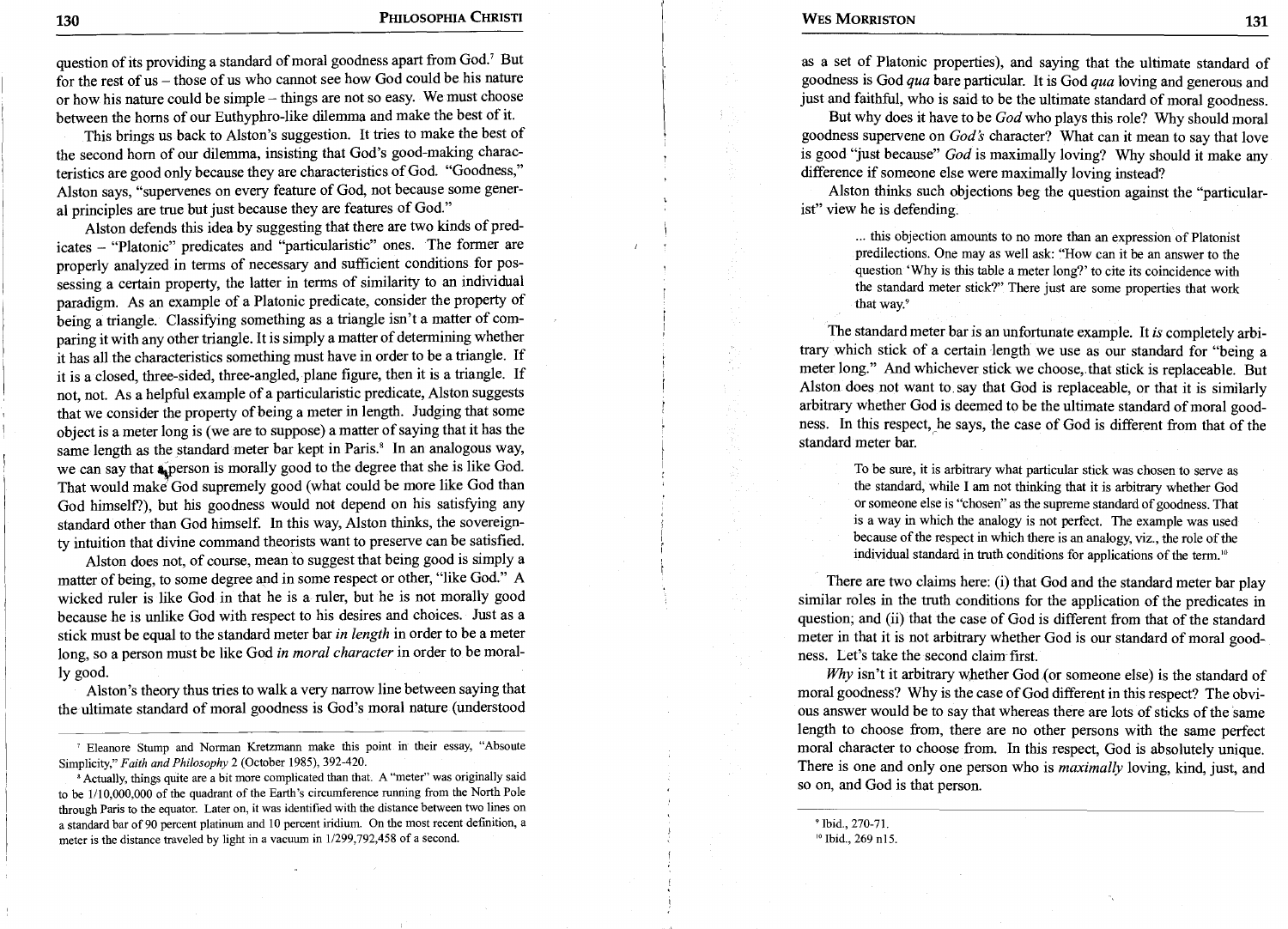But if we give this as our reason for thinking that God is the ultimate standard of moral goodness, we might as well revert to Platonism, and simply say that maximal love and justice are themselves the ultimate standard. In which case, we are back to saying that some of the properties that make up God's nature — not God himself — constitute the true standard of moral goodness, and the worry about God's sovereignty returns with full force.

Alston thinks that such worries merely express Platonic predilections. If we can ask, "Why is God the ultimate standard?" we can just as well ask "Why are love and justice the ultimate standard? Why should goodness supervene on those properties?"

> I would invite one who finds it arbitrary to invoke God as the supreme standard of goodness to explain why this is more arbitrary than the invocation of a supreme general principle."

Alston's point here is that explanation must come to an end somewhere. Whatever our ultimate standard is  $-$  whether it is an individual paradigm or a general principle of the sort favored by Platonists — that is as far as we can go. If Alston cannot say what makes goodness supervene on *God's* characteristics, neither can the Platonist say what makes it supervene on a bunch of properties. In either case, it just does supervene, and that is all there is to say.

But even if this is right, we can still ask which stopping point is preferable. If we have to stop somewhere, why not stop with the special combination of love and justice that make up God's moral character? Why go further and insist that goodness supervenes on these characteristics only because they are characteristics of the particular individual who is God? From the point of view of moral theory, it is hard to see any real advantage in doing this; it complicates things considerably, and the theological window-dressing seems quite superfluous.

It has been suggested to me that the properties that make up God's moral character might need to be instantiated in order to have "moral force." $^{12}$  But I do not see why the instantiation of the property of (say) being compassionate, is required (or even helps) to give compassion the force of a moral ideal. I concede that if the moral force of an ideal is thought to entail that anyone who considers and understands it has at least some inclination to pursue it, then there is a puzzle about the moral force of the property of being compassionate. But on this understanding of moral force, the Godcentered account has no real advantage over a purely Platonist account of moral goodness. It is true that a person might say, without fear of self-con-

<sup>11</sup> Ibid., 271.

12By a referee for *Philosophia Christi.* 

tradiction, "I understand the property of being compassionate, but I have not the slightest desire to be compassionate." But it is equally true that a person might say, without fear of self-contradiction, "The creator of the universe is compassionate, but I have not the slightest desire to be compassionate." If the fact that some people don't care about morality were sufficient to refute the Platonist account of moral goodness, then it would be sufficient to refute any theory of moral goodness that does not simply *analyze* it in terms of the desires and inclinations of persons.

From the point of view of theology, of course, Alston's particularist account of moral goodness may seem to protect the sovereignty of God. However, I am inclined to think that this advantage is largely illusory, and that Alston's theory has little to offer those who wish to preserve a strong sense of divine sovereignty. I will return to this point in a moment.

What of Alston's other claim about the meter bar analogy? Does it help us understand "the role of the individual standard in truth conditions" for ascriptions of moral goodness to persons? Let's begin by asking what role the standard meter bar plays in the truth conditions for ascriptions of the property, "being a meter long."

If we take Kripke's view of the case, as I am inclined to do, then the particular stick we use as our "standard meter bar" is used only to "fix the reference" of the word, "meter," to a particular length. Other meter long sticks are so – not merely because they are as long as this stick – but because they have this particular length — the length that this stick contingently possesses. Even if the standard meter bar should change its length, or should disappear entirely  $-$  something that could certainly happen  $-$  it would have served its purpose in fixing the reference of the word "meter." Other sticks that are a meter in length would still be a meter in length.

The particular meter bar we have chosen to fix the reference of the term "meter" does not, then, figure in the analysis of what it is to *be* a meter long. Consequently, it does not figure in the *truth conditions* for statements about what is and isn't a meter long. It does, of course, provide a *criterion* that we can use to determine whether the truth conditions are satisfied. But that is not the same thing.

If the relation between God and the property of being morally good were like the case of the standard meter bar and the property of being a meter long in this respect, the proper conclusion would hardly be the one suggested by Alston. God might (for those who believe in him and who fix the reference of the term "good" that way) provide a criterion for ascriptions of moral goodness. But he would not figure in the *truth conditions* of such ascriptions. Some of his properties  $-$  loving kindness, justice, and so on  $$ might well belong to the proper account of moral goodness. But moral goodness would supervene on those properties directly, and not merely because they are properties of God.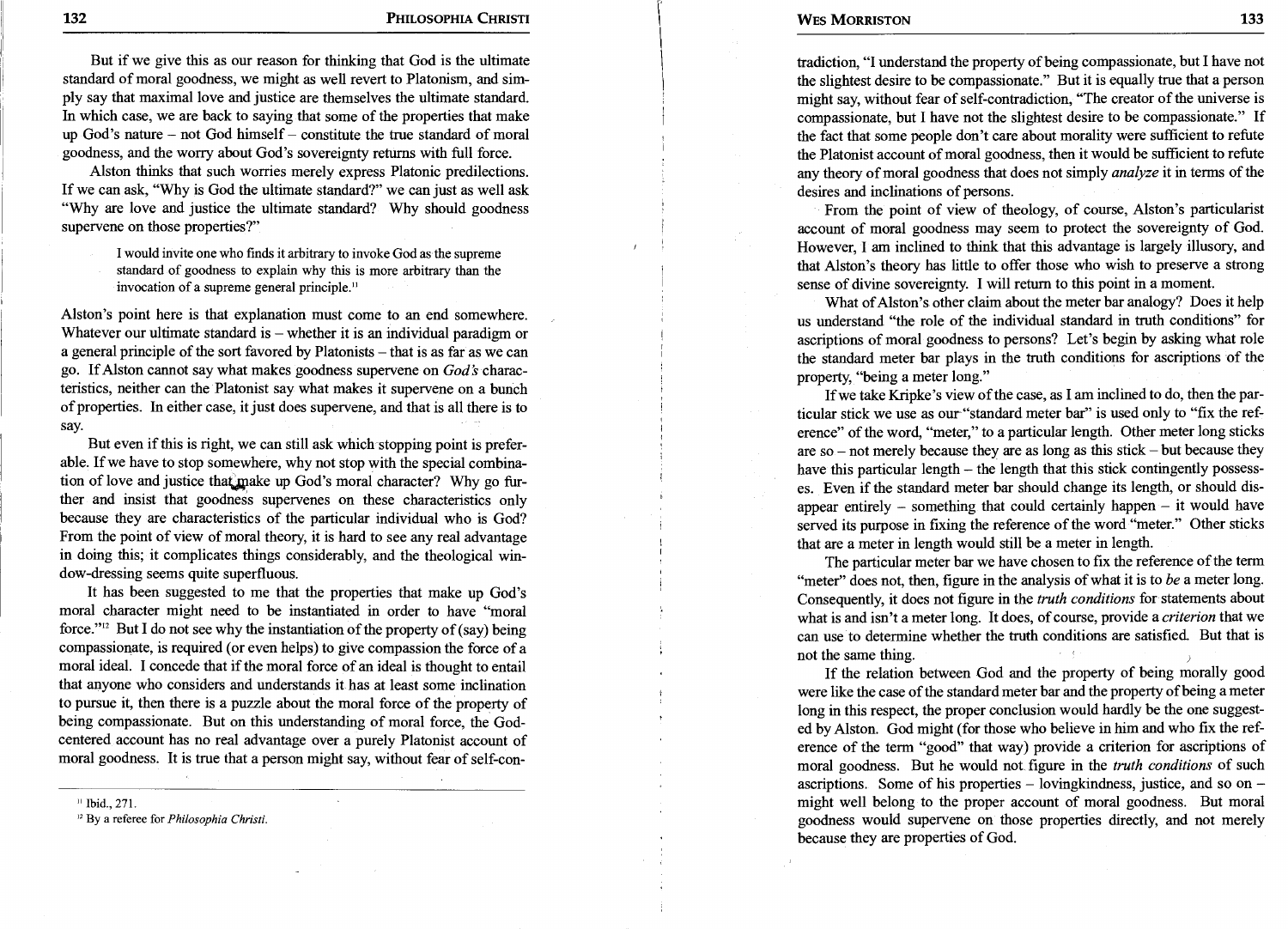If this were the right way to look at things, then the true standard of moral goodness would not be God or any other particular morally good person. It would instead be the moral character of a particular person, where this is understood as a set of properties whose validity as the standard of moral goodness would survive the disappearance of the person who has them. And this would land us, once again, with the very conclusion divine command theorists hoped to avoid. The truth conditions for ascriptions of moral goodness would not depend on the existence, much less on the will, of God. God would be subject to them, just as we are.<sup>13</sup>

It may be thought that this only shows that being a meter long is not a good example of a particularistic property of the sort of Alston needs to make his case. And perhaps it is not too difficult to think of an example in which the individual paradigm does enter into the truth conditions for ascriptions of a property. After all, for any individual you like, there are any number relational properties that consist in "being like that individual" in some respect or other. For example, someone who acts and thinks like Reagan or like Clinton might be said to be "Reaganesque" or "Clintonesque." It might be thought that Reagan and Clinton would figure prominently in the truth conditions for the ascription of these predicates.

I am not at all sure about this. Fictional characters may function as paradigms of a personal style just as well as non-fictional ones. For example, a pattern of behavior is quixotic if it relevantly resembles that of Don Quixote, but Don Quixote doesn't figure in the truth conditions for the statement that someone is engaged in'a quixotic pattern of behavior. Similarly, I wonder whether the actual existence of Reagan or Clinton contributes anything to the *truth conditions* for ascriptions of the predicates, "Reaganesque" and "Clintonesque." I am not at all sure that they illustrate the way predications of moral goodness are supposed to work on Alston's theory.

In any case, the real question is whether the property picked out by the predicate, *"morally good,"* involves God in an essential way. It is certainly true that if someone were morally good enough, then a believer might want to describe him as, in that respect and to some degree, "God-like." But why should we think that God enters into the truth conditions of the proposition that someone is morally good?

How we answer this question depends to a, large degree on our intuitions about counterfactuals like the following ones:

- 1. If God did not exist, no one could be morally good or bad.
- 2. If God were not loving and just, then no one could be morally good or bad.

<sup>13</sup> I do not mean to imply that God could fail to "live up to" the standard of moral goodness. The properties on which moral goodness supervenes may well be ones that God necessarily possess. What I am suggesting is only that God is good because he has these properties, and not the other way around. In that sense, he "depends" on these properties for his goodness.

Both conditionals seem false to me, but Alston's proposal entails that they are true.

It may be objected that these counterfactuals are true because their antecedents are necessarily false. Since God has necessary existence, his non-existence is metaphysically impossible. And since God is essentially loving and just, there is no possible world in which he lacks these properties.

I am not impressed by this objection. It is true that on the standard possible worlds semantics for counterfactuals, all counterfactuals with impossible antecedents are necessarily true. But on that analysis, they are only trivially true, since the truth value of the consequent makes no difference to truth value of the conditional as a whole. Thus, the following propositions come out true for exactly the same reason that 1 and 2 do.

3. If God did not exist, a person could still be morally good or bad.

4. If God were not loving and just, then a person could still be morally good or bad.

But surely, 3 and 4 are incompatible with Alston's proposal. Anyone who thinks that God and God's moral nature enter into the truth conditions of ascriptions of moral goodness must hold that 3 and 4 are false and that 1 and 2 are *non-trivially* true, something that is not provided for by the usual possible worlds semantics for counterfactuals.

I am not sure how to do a semantics for counterfactuals that will satisfy all of our intuitions, but it does seem to me to be extremely implausible to say that  $1 - 4$  are all true. Moreover, it is quite easy to think of conditionals with impossible antecedents that are non-trivially true or false. Consider, for example, the following pair of propositions.

5. If God had not existed, the world would not have been created by God.

6. If God had not existed, the world would have been created by God. Surely 6 is necessarily false, whereas 5 is both significant and true, despite the fact that both 5 and 6 have (we are supposing) a metaphysically impossible antecedent.

For these reasons, I see no merit in the objection that 1 and 2 are true because their antecedents are impossible. Since the proposed analysis of moral goodness puts God and God's moral nature into the *truth conditions*  of ascriptions of moral goodness, it requires that 1 and 2 be non-trivially true. And since I find 1 and 2 to be quite counter-intuitive, I must disagree with the proposed analysis. But intuitions vary, and I would not expect everyone to agree with me about this.'

<sup>&</sup>lt;sup>14</sup> I have been influenced in my thinking here by Linda Zagzebski's essay, "What if the Impossible Had Been Actual?" The essay can be found in Michael D. Beatty, ed., *Christian Theism and the Problems of Philosophy* (Notre Dame, IN and London: University of Notre Dame Press, 1990), 165-83.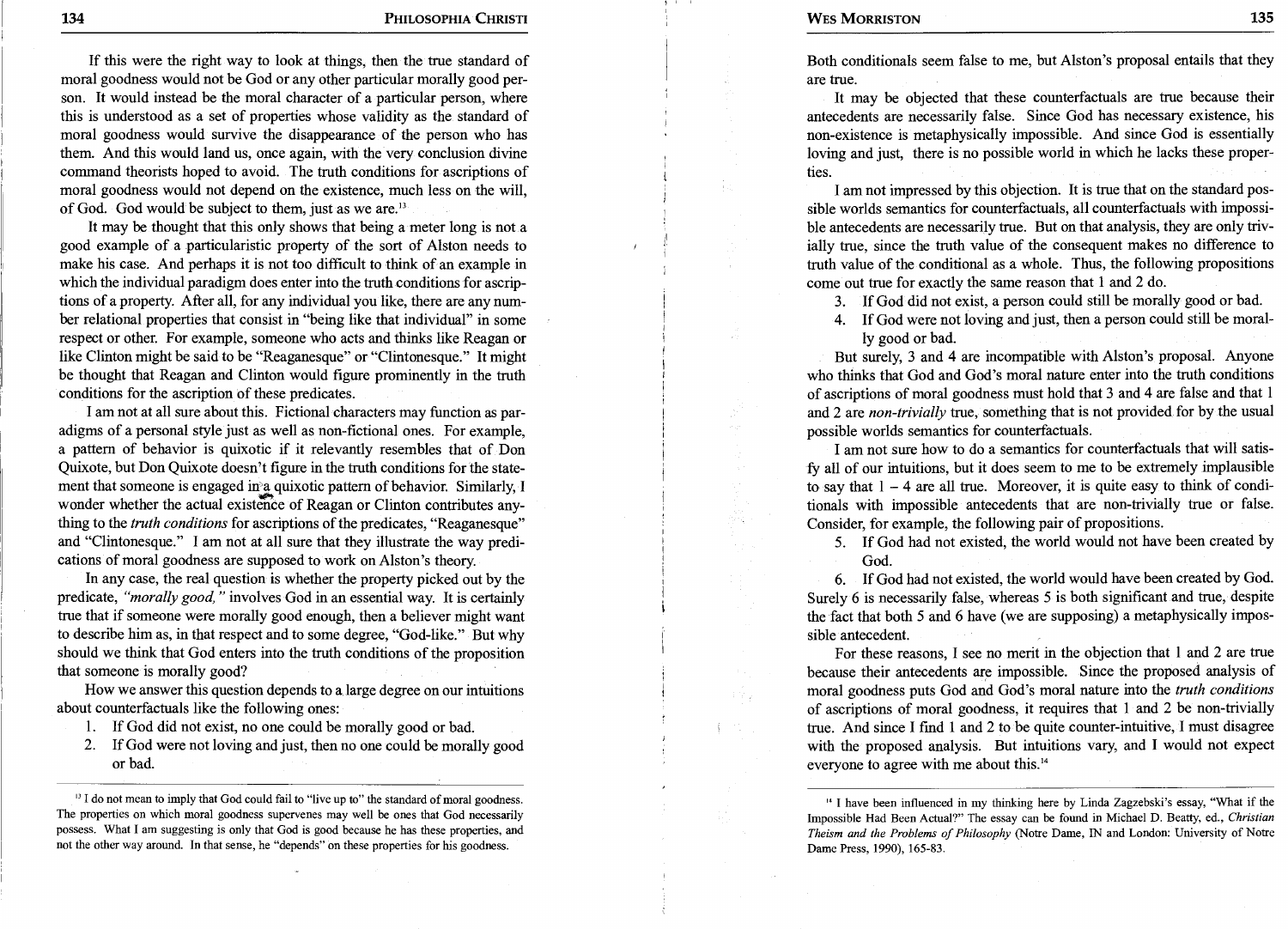136 **PHILOSOPHIA CHRISTI WES MORRISTON** 137

What if I am right, though? What if we take a broadly Platonist view of moral value, asserting that goodness supervenes directly on properties like lovingkindness and justice, and that these properties themselves constitute an eternal standard of goodness apart from God? Does that leave us with a terrible unsolved problem about divine sovereignty?

The first thing to see is that taking such a view in no way challenges God's moral authority. Who could be better placed to tell us what we ought morally to do than an omniscient being who knows both the standards of moral goodness and all the relevant facts? Whose moral instruction could be more trustworthy than that of perfectly good person who knows the secrets of all hearts? Whether or not there is a standard of moral goodness apart from God, he is still the supreme moral authority.

In the second place, a Platonist view is perfectly consistent with God's sovereignty over creation. Not only can God do what he likes with us, but God is the ultimate cause of the fact that there are individual persons with natures like ours. Since our natures determine what is harmful or beneficial to us, they also help determine what it is morally right or wrong for us to do. In this way, God can be the source, not only of moral knowledge, but also of moral truths about what is good for us.<sup>15</sup>

In the third place, a Platonist view is perfectly consistent with the claim that God can create moral obligations by issuing commands. A Platonist might consistently think that it is eternally and necessarily true that creatures ought to obey the commands of a loving Creator, even when the content of those commands do not themselves reflect eternal moral truths.<sup>16</sup> If, for example, a loving and good Creator instructs us to keep the Sabbath, then perhaps we have an obligation to keep the Sabbath precisely because our Creator says so. This possibility is left wide open.

It must be conceded, however, that a Platonist account does put the supreme standards of moral goodness outside the scope of God's control. These standards are not created by God and are not causally dependent on him. They are not identical to God, and he is "subject" to them in the following sense. If God is good, then he "lives up to them." He is good because he (however necessarily) satisfies their requirements for goodness."

Is this such a bad and unacceptable result? I do not think that it is. No more so, at any rate, than the well-nigh inevitable concession that God is "subject" to the laws of logic.

Two related issues must be distinguished. (i) Are there objective standards of moral evaluation that are causally and ontologically independent of

<sup>16</sup> Richard Swinburne ably defends just such a claim in his book, *The Coherence of Theism* (Oxford: Oxford University Press, 1977), 205-7.

<sup>17</sup> See note 6 above.

God — standards by which even he can be judged? (ii) Does God have complete *control* over all the standards of moral evaluation? An affirmative answer to the first question entails a negative answer to the second. If there are standards independent of God, then they are not subject to his will and he has no control over them. On the other hand, a negative answer to the first question does not entail an affirmative answer to the second. Even if God, or God's Moral Nature, is the ultimate standard, it does not follow that God has any control over it or that it is subject to his will.

If we think that God is *completely* sovereign with respect to moral value and moral obligation then it will not be sufficient to give a negative answer to the first of these questions — we must also give an affirmative answer to the second one. To the degree that God is sovereign over something, it is subject to his *control.* He has the power to do with it what he wills, the power to *decide* what will be the case with respect to that thing. God may not always exercise his power over his creatures, but he can overpower and control them whenever he chooses. This is at least part of what it means to say that God is sovereign over them. So if God is completely sovereign with respect to the ultimate moral standards, then they too must be subject to his will. He must "decide" what they are to be.<sup>18</sup>

Very few philosophers (Descartes being a noteworthy exception) would say that God has sovereignty in this sense over the most fundamental laws of logic and mathematics — that God literally *decides* whether Modus Ponens is valid or whether 2 and 2 make 4. Some philosophers (theological "activists" like Thomas Morris<sup>19</sup>) think that eternal truths like these depend on God in some other sense — but they do not think that God chooses among alternative versions of logic and mathematics, or that it is in that sense "up to God" to decide what is to be the case with regard to such matters. I don't see why it should be any different with respect to such propositions as "Morally good people are not cruel."

In the present context, however, it is important to see that Alston and Craig cannot consistently disagree with me about this. According to them, God is *essentially* loving and just. Since God does not decide what his own

<sup>18</sup> One of the *Philosophia Christi* referees suggests that the view expressed in this paragraph is incompatible with a Molinist view of divine sovereignty. It is true that on a Molinist view, God does not "control" the counterfactuals of creaturely freedom. But as far as I can see, this merely entails that God is not sovereign over the counterfactuals of freedom. He is "stuck" with the ones that happen, as a matter of contingent fact, to be true. This is compatible, of course, with God's being sovereign in other important respects. I have not meant to deny this. There are different kinds and degrees of sovereignty, some of which God has and some of which he lacks. My claim is only that complete sovereignty over a thing entails the power to control it, whether or not the one who has that power chooses to exercise it.

<sup>19</sup> See, for example, Morris's essay, "Absolute Creation," in Thomas Morris, *Anselmian Explorations* (Notre Dame, IN: University of Notre Dame Press, 1987), 161-78.

<sup>&</sup>lt;sup>15</sup> This possibility is beautifully worked out in Carlton D. Fisher, "Because God Says So." Ibid., 355-77.